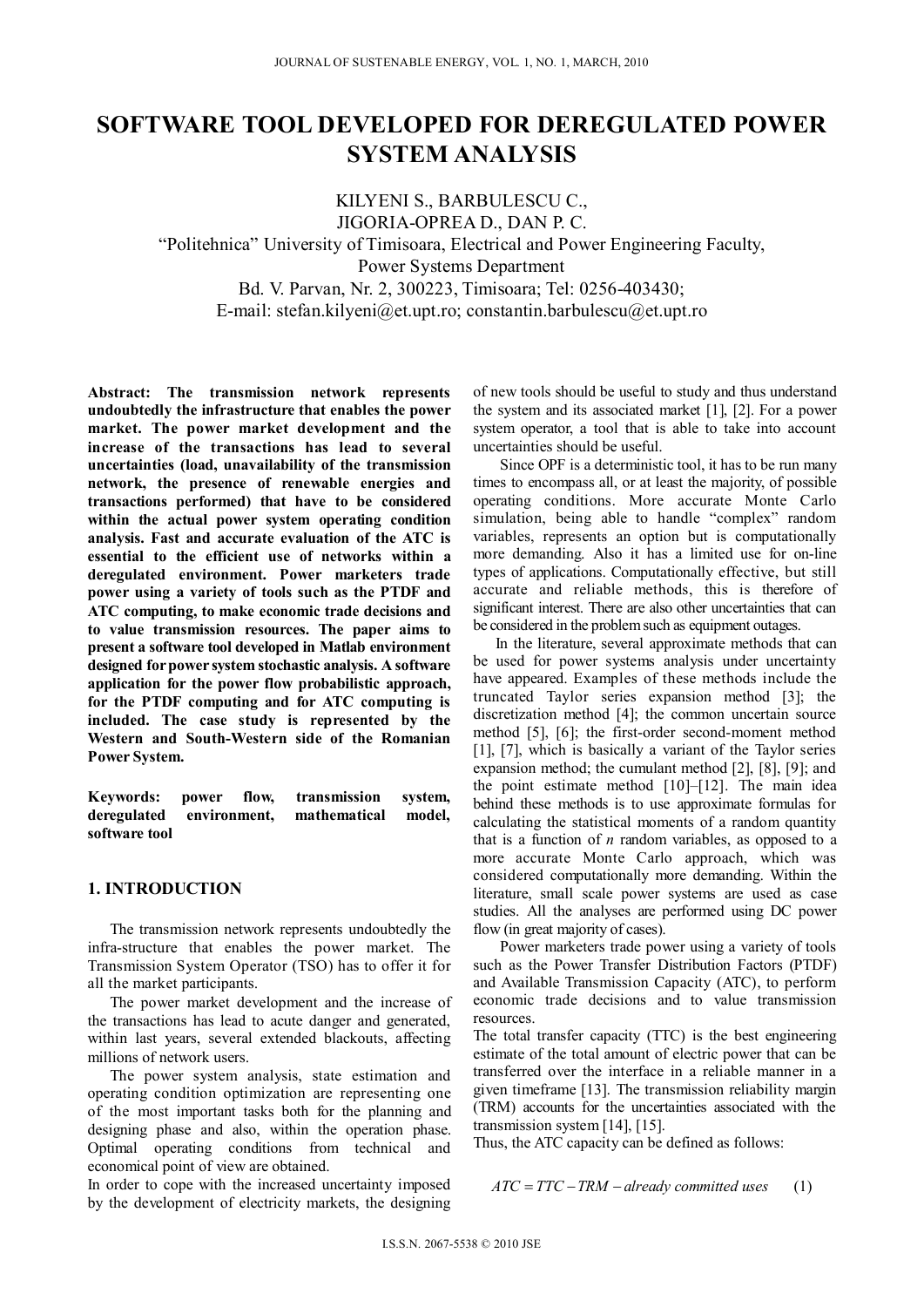where the *already committed uses* represent the power flow within the base case of the power system analyzed.

Concerning the structure of the paper, following the Introduction presented within the  $1<sup>st</sup>$  section, the  $2<sup>nd</sup>$  one is focusing on presenting the mathematical model. For the beginning an original congestion management mathematical model is discussed. It follows the probabilistic power flow approach and the PTDF factors and ATC capacity evaluation. Within the  $3<sup>rd</sup>$  section the software tool is briefly presented, followed by the case study (Section 4). The results are presented and discussed within the  $5<sup>th</sup>$  section. The last section presents the conclusion of the paper.

## **2. MATHEMATICAL MODEL**

#### **2.1. Congestion management mathematical model**

The congestions are due to the power system operating conditions for which the power transfer between two buses or system areas leads to the fact that the operating security parameters are not accomplished, being necessary the deviation from the optimal operating condition [16]. These situations occur in case of power transfer through specific network elements, greater than the admissible power from the thermal limit point of view.

Starting from the steady state optimization [16], [17], [18], the mathematical model used for congestion analysis is proposed. It contains additional specific elements, in case of control variables and also of constraints, the objective function (OBF) having additional terms too.

**variables**:

 $\Rightarrow$  state variables – are the same as the ones defined within the power flow [16]-[18]:

$$
\delta_i, i \in N \mid e, P_{ge}, U_i, i \in C, Q_{gi}, i \in G
$$
  

$$
P_{ij}, Q_{ij}, ij \in R, S_{ij}, ij \in R \text{ or } I_{ij}, ij \in R
$$
 (2)

where  $U_i$ ,  $\delta_i$  – the value and the phase of the voltage in bus *i*;  $P_{ge}$  – the active generated power for the slack bus;  $Q_{gi}$  – the reactive generated power in bus *i*;  $P_{ii}$ ,  $Q_{ii}$ ,  $S_{ii}$  – the power flows through the *ij* network element;  $N$  – the set of buses;  $C$  – the subset of the P-Q buses; *G* – the subset of the P-U buses; *R* – the set of the network elements.

 $\Rightarrow$  control variables – are the same as the ones defined within the optimal power flow (OPF):

$$
U_i, i \in G, P_{gi}, i \in G \mid e, K_{ij}, ij \in T, \Omega_{ij}, ij \in T \quad (3)
$$

where  $P_{gi}$  – the active generated power in bus *i*;  $K_{ij}$ ,  $\Omega_{ij}$  – the absolute value and the phase for the transformer ratios;  $T -$  the subset of the (auto) transformers; *e* – the slack bus, and in addition:

$$
P_{ci}, i \in N \tag{4}
$$

where  $P_{ci}$  – the consumed power for bus *i*.

- **constraints**:
	- $\Rightarrow$  equality constraints are the same as the ones defined within the power flow [16]-[18];

$$
\qquad \Rightarrow \qquad
$$

$$
\begin{cases} P_i(\mathbf{U}, \delta, \mathbf{K}, \mathbf{\Omega}) - P_{gi} - P_{ci} = 0, & i \in N \\ Q_i(\mathbf{U}, \delta, \mathbf{K}, \mathbf{\Omega}) - Q_{gi} - Q_{ci} = 0, & i \in N \end{cases}
$$
 (5)

 $\Rightarrow$  inequality constraints (superior and inferior value limitation of certainness quantities):

 $\blacksquare$  the constraints corresponding to the state variables:

$$
P_{ge}^{min} \le P_{ge} \le P_{ge}^{max}
$$
  

$$
Q_{gi}^{min} \le Q_{gi} \le Q_{gi}^{max}, \quad i \in G
$$
  

$$
U_i^{min} \le U_i \le U_i^{max}, \quad i \in C
$$
 (6)

 unlike the OPF model, in case of the following constraints, the superior limitation is avoided, obtaining:

$$
P_{ij}^{min} \le P_{ij}(\mathbf{U}, \delta, \mathbf{K}, \mathbf{\Omega}), \quad ij \in R
$$
  

$$
P_{ij}^{min} \le P_{ij}(\mathbf{U}, \delta, \mathbf{K}, \mathbf{\Omega}), \quad ij \in R
$$
  

$$
S_{ij}^{min} \le S_{ij}(\mathbf{U}, \delta, \mathbf{K}, \mathbf{\Omega}), \quad ij \in R
$$
  

$$
S_{ij}^{min} \le S_{ji}(\mathbf{U}, \delta, \mathbf{K}, \mathbf{\Omega}), \quad ij \in R
$$

where: *U* and  $\delta$  – the vector of values and phases for the bus voltages;  $K$ ,  $\Omega$  – the vector of values and phases for the transformer ratios;  $P_{ij}$ ,  $S_{ij}$ ,  $ij \in R$  – active and apparent power flows through the *ij* network element, from the bus *i* to the bus *j*;  $P_{ii}$ ,  $S_{ji}$ ,  $ji \in R$  – active and apparent power flows through the *ij* network element, from the bus *j* to the bus *i*;  $P_{ij}^{min}$ ,  $S_{ij}^{min}$  – the inferior limit of the  $P_{ij}$ and  $S_{ii}$  power.

Within these constraints, if the upper limitation of the power flow through the *ij* network element is considered, then no congestions would appear.

 $\blacksquare$  the following constraints refer to the control variables:

$$
P_{gi}^{min} \le P_{gi} \le P_{gi}^{max}, \quad i \in G \setminus e
$$
  
\n
$$
U_i^{min} \le U_i \le U_i^{max}, \quad i \in G
$$
  
\n
$$
K_{ij}^{min} \le K_{ij} \le K_{ij}^{max}, \quad ij \in T
$$
  
\n
$$
\Omega_{ij}^{min} \le \Omega_{ij} \le \Omega_{ij}^{max}, \quad ij \in T
$$
  
\n(8)

the constraint for the new control variable  $P_{ci}$  is added:

$$
P_{ci}^{min} \le P_{ci} \le P_{ci}^{max}, \quad i \in N \tag{9}
$$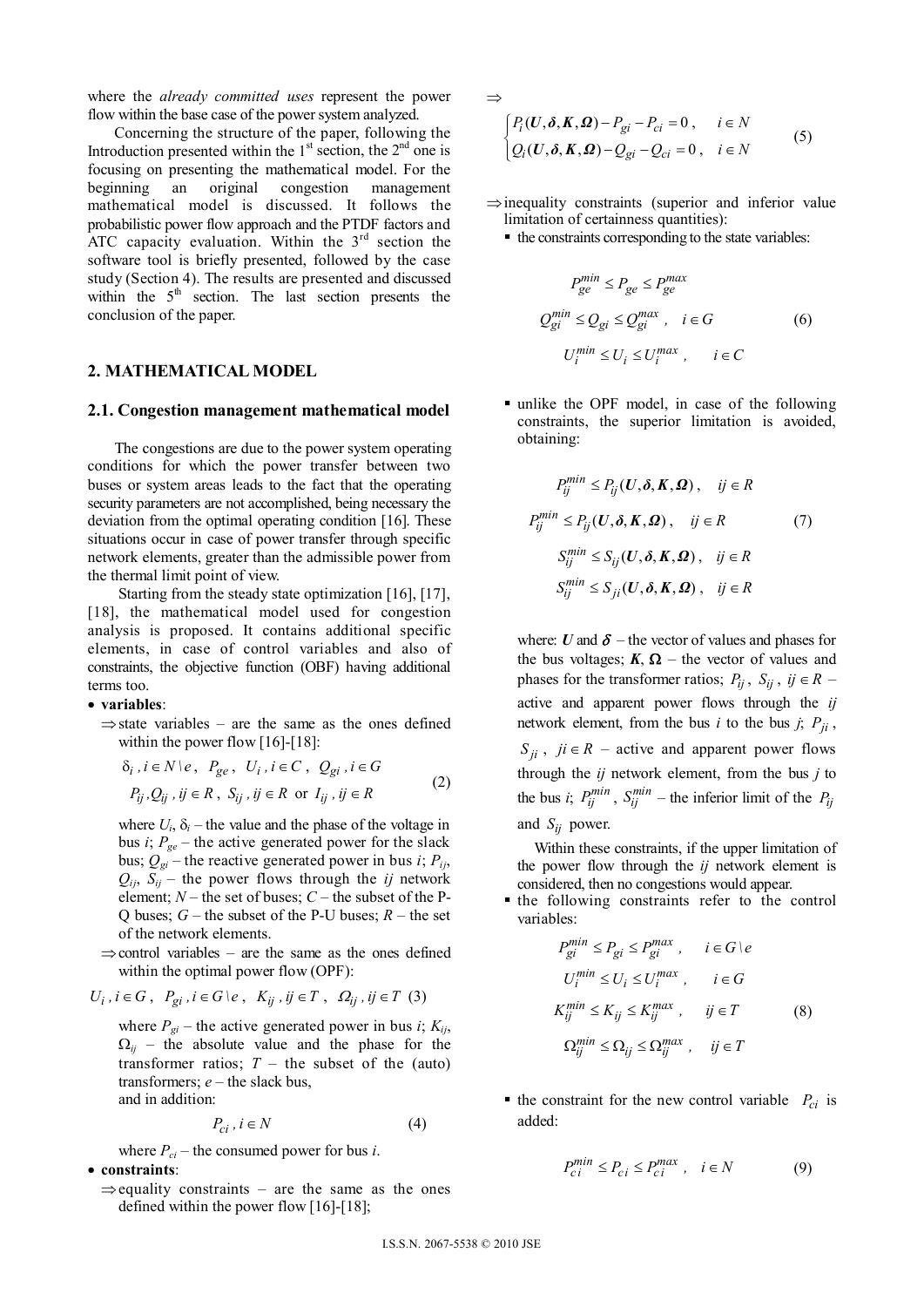where  $P_{ci}^{max} = P_{ci}$  known from the base case.

This new constraint refers to the actual operating conditions of the power system. It is enabled for those consumers accepting to decrease their power consumption, for participating within the congestion management process. Of course, they are paid for accepting this.

• the **objective function** contains in addition (to the classical OPF) two terms corresponding to the congestion penalty cost (the exceed of the apparent power upper limit trough a network element) and another one corresponding to the mitigation cost of the consumed power in specific buses of the power system:

$$
OBF = \sum_{i \in G} C_i (P_{gi}) + \sum_{ij \in R} TP_{ij} (S_{ij} - S_{ij}^{**}) + + \sum_{ij \in R} TP_{ij} (S_{ji} - S_{ji}^{**}) + \sum_{i \in N} C_i (P_{ci}) = Minim
$$
(10)

where the generated power cost characteristics  $C_i$ ( $P_{\alpha i}$ ) have a quadratic form:

$$
C_i(P_{gi}) = a_i \cdot P_{gi}^2 + b_i \cdot P_{gi} + c_i , \quad i \in G , \tag{11}
$$

 $TP_{ii}$  – the penalty cost of the apparent power upper limit exceed trough the *ij* network element (at one end or at the other, of the *ij* network element);  $S_{ij}^{**}$  and  $S_{ji}^{**}$  being defined in [16]; the mitigation cost characteristics of the consumed power have, in generally, a non linear form, the simpler being a second order *Pci* polynomial function.

$$
C_i(P_{ci}) = t_i \cdot \Delta P_{ci}^2 + v_i \cdot \Delta P_{ci} , \quad i \in N . \tag{12}
$$

A non linear optimization problem with constraints is obtained. It is solved using the penalty function method, associated with the generalized Lagrange multiplier method and the Fletcher-Reeves gradient method [17]. The Lagrangean function  $\Phi$  is presented [16], [17]:

$$
\Phi = \sum_{i \in G} (a_i \cdot P_{gi}^2 + b_i \cdot P_{gi} + c_i) + \sum_{ij \in R} T P_{ij} (S_{ij} - S_{ij}^{**}) + \sum_{ij \in R} T P_{ij} (S_{ji} - S_{ji}^{**}) + \sum_{i \in N} (t_i \cdot \Delta P_{ci}^2 + v_i \cdot \Delta P_{ci}) + \sum_{i \in N \in \mathbb{Z}} \lambda_{pi} \cdot (P_i - P_{gi} - P_{ci}) + \n+ \sum_{i \in C} \lambda_{qi} \cdot (Q_i - Q_{ci}) + r_{pe} \cdot (P_{ge} - P_{ge}^*)^2 + r_q \cdot \sum_{i \in G} p_{qi} \cdot (Q_{gi} - Q_{gi}^*)^2 + r_u \cdot \sum_{i \in C} p_{ui} \cdot (U_i - U_i^*)^2 + \n+ r_p \cdot \sum_{ij \in R} p_{pj} \cdot (P_{ij} - P_{ij}^*)^2 + r_p \cdot \sum_{ij \in R} p_{pj} \cdot (P_{ji} - P_{ji}^*)^2 + r_s \cdot \sum_{ij \in R} p_{sij} \cdot (S_{ij} - S_{ij}^*)^2 + r_s \cdot \sum_{ij \in R} p_{sij} \cdot (S_{ji} - S_{ji}^*)^2
$$

where  $\lambda_{pi}$ ,  $i \in N \mid e$ ;  $\lambda_{qi}$ ,  $i \in C$  – Lagrange multipliers;  $r_{pe}$ ,  $r_q$ ,  $r_u$ ,  $r_p$ ,  $r_s$  – penalty coefficients;  $p_{qi}$ ,  $i \in G$ ;  $p_{ui}$ ,  $i \in C$ ;  $p_{vij}$ ,  $ij \in R$ ;  $p_{sij}$ ,  $ij \in R$  – weighting coefficients;  $P_{ge}^*$ ;  $Q_{gi}^*$ ,  $i \in G$ ;  $U_i^*$ ,  $i \in C$ ,  $P_{ij}^*$ ,  $P_{ji}^*$ ,  $ij \in R$ ;  $S_{ii}^*$ ,  $S_{ii}^*$ ,  $ij \in R$  – are computed as presented in [16], [17].

The auxiliary function  $\Phi$  has the following components: the OBF, the terms corresponding to the Lagrange multipliers (corresponding to the equality constraints) and the ones corresponding to the penalty coefficients (corresponding to the inequality constraints).

Within the algorithm, the minimization of the auxiliary function  $\Phi$ , applying gradient methods [17], is carried-out computing its derivatives regarding the control variables (for the gradient components and searching direction) and regarding the state variables (for the Lagrange multipliers). Their expressions are presented in [16], [17].

### **2.2. Power flow probabilistic approach**

The restructuring of the power systems and the new deregulated environment have leading to the increase of the uncertainty degree. These uncertainties are referring to the characteristic data of the operating conditions, to the change of specific objectives and to the design of new criteria for situation evaluation.

The power systems are stochastic in nature. Random factors are occurring, i.e. power variations (generated or consumed), changes within the transmission network configuration and the system parameters, forecasting errors [19].

The background for the deterministic congestion management is based on the computing of the operating conditions for fixed values of the initial data. Such data are referring to the active and reactive consumed power, the active generated power, the topology and the network parameters. These kinds of uncertainties, previously pointed-out, request a probabilistic approach of afore discussed problem. The development of new analysis tools for power system operating conditions is mandatory and extremely useful. The probabilistic power flow refers to the stochastic modelling of the quantities having fixed values, from the deterministic (classical) power flow. Also, it refers to the stochastic modelling of the transmission network configuration and the network element parameters.

The probabilistic approach of the power flow is base on the following aspects:

- the acceptable number of samples;
- randomly generation of consumed power samples;
- the computing of the average, minimum and maximum values and standard deviation for the quantities representing the power flow results, the power flows through the network elements representing a case in point.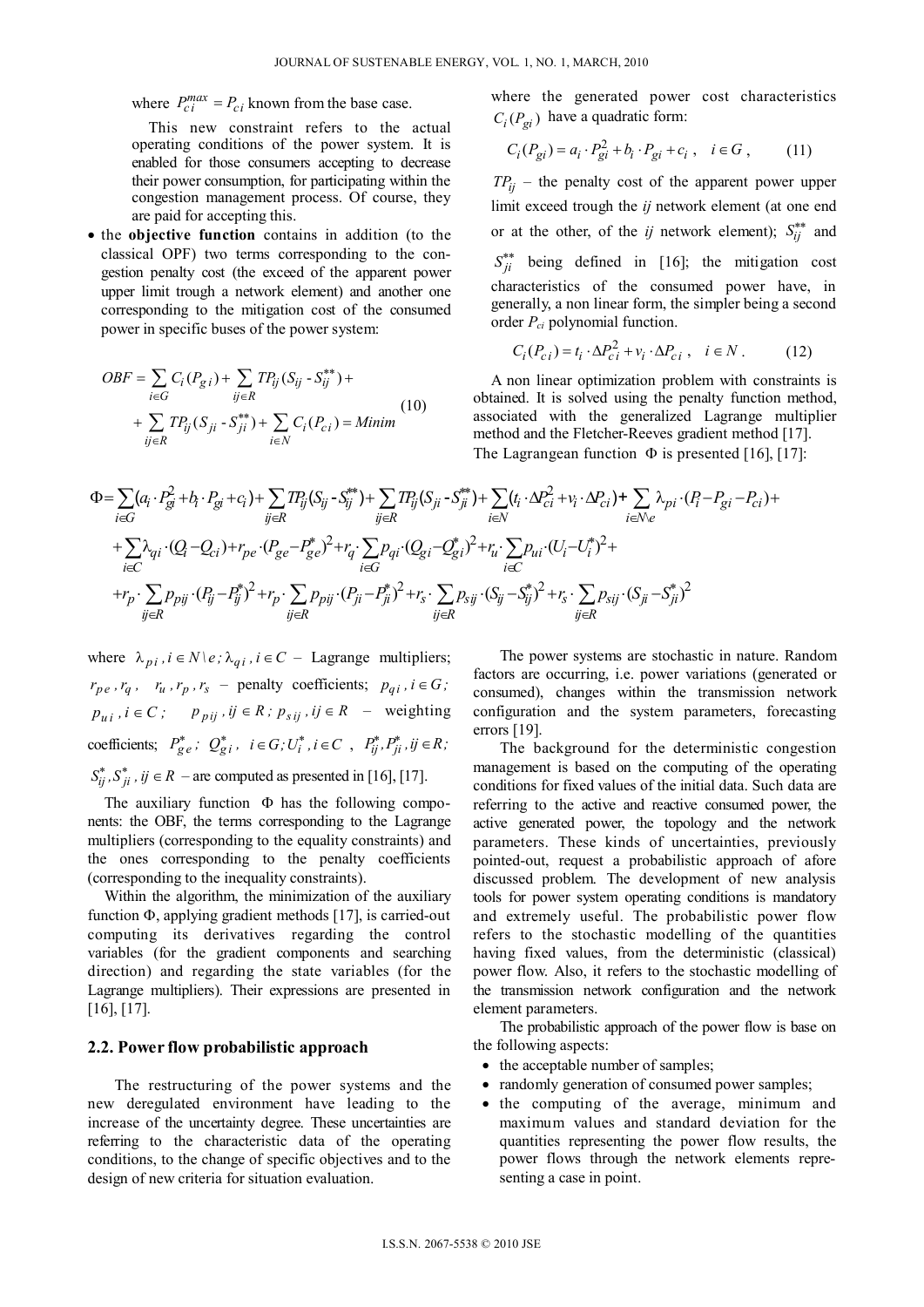Also, the random analysis of the significant contingencies from the congestion management point of view is taken under discussion.

### **2.3. Probabilistic modelling of consumed power**

Let's consider a period of  $n_a$  years, the consumed power being known. Based on these data, the consumed power are forecasted for the following  $(n_f - n_a)$  years (Fig. 1). The influence of a random component is taken into consideration [20].



**Fig. 1. The method of considering the consumed power** 

According to the forecasting activity experience the use of a polynomial second order function, is recommended. Following this line, the least square method is applied, considering a polynomial of second degree  $m = 2$ , [20].

$$
P_2(x) = a_0 + a_1 \cdot x + a_2 \cdot x^2 \tag{13}
$$

The values of the *ai* coefficients are established according to [16], [17]. The average consumed power forecasted values  $y_i$ ,  $j = n_{a+1}$ ,  $n_f$  are obtained.

Finally the superior and inferior limits are established, considering the  $p$  [%] probability:

$$
y_j^{\max} = y_j + \varepsilon_j, \quad j = \overline{n_{a+1}, n_f}
$$
  

$$
y_j^{\min} = y_j - \varepsilon_j, \quad j = \overline{n_{a+1}, n_f}
$$
 (14)

where  $\varepsilon_i$  is computed as follows:



 $\sigma^2$  – standard deviation of the *y* variable

$$
\sigma^2 = \frac{1}{n_a} \cdot \sum_{k=1}^{n_a} (y_k - \bar{y})^2 , \qquad (16)
$$

Considering the *K* coefficient

$$
K = t_{\alpha/2, n_L} \tag{17}
$$

where  $\alpha$  – the imposed value for the Student distribution,  $n_l$  – the number of the freedom degrees for the approximation function

$$
n_L = n_a - m - 1 \tag{18}
$$

the necessary correction considering the probability  $p$  is introduced

$$
p^{\%} = 100 \cdot (1 - \alpha) \tag{19}
$$

the maximum (minimum) random component estimated value being realized.

#### **2.4. Random contingencies analysis**

From the operating conditions point of view that could lead to the congestion appearance, the contingency analysis is necessary. Several reasons are suitable: faults, revisions, scheduled maintenance works, etc.

Within the paper the analysis is focusing on *N-1* and *N-2* type contingencies (one or two disconnected network elements are allowed).

These are randomly generated, the mechanism being presented in Fig. 2.

Each contingency corresponds to an operating condition. For each operating condition the power flow is computed, the necessary results being saved.



**Fig. 2. The mechanism for randomly generated contingencies**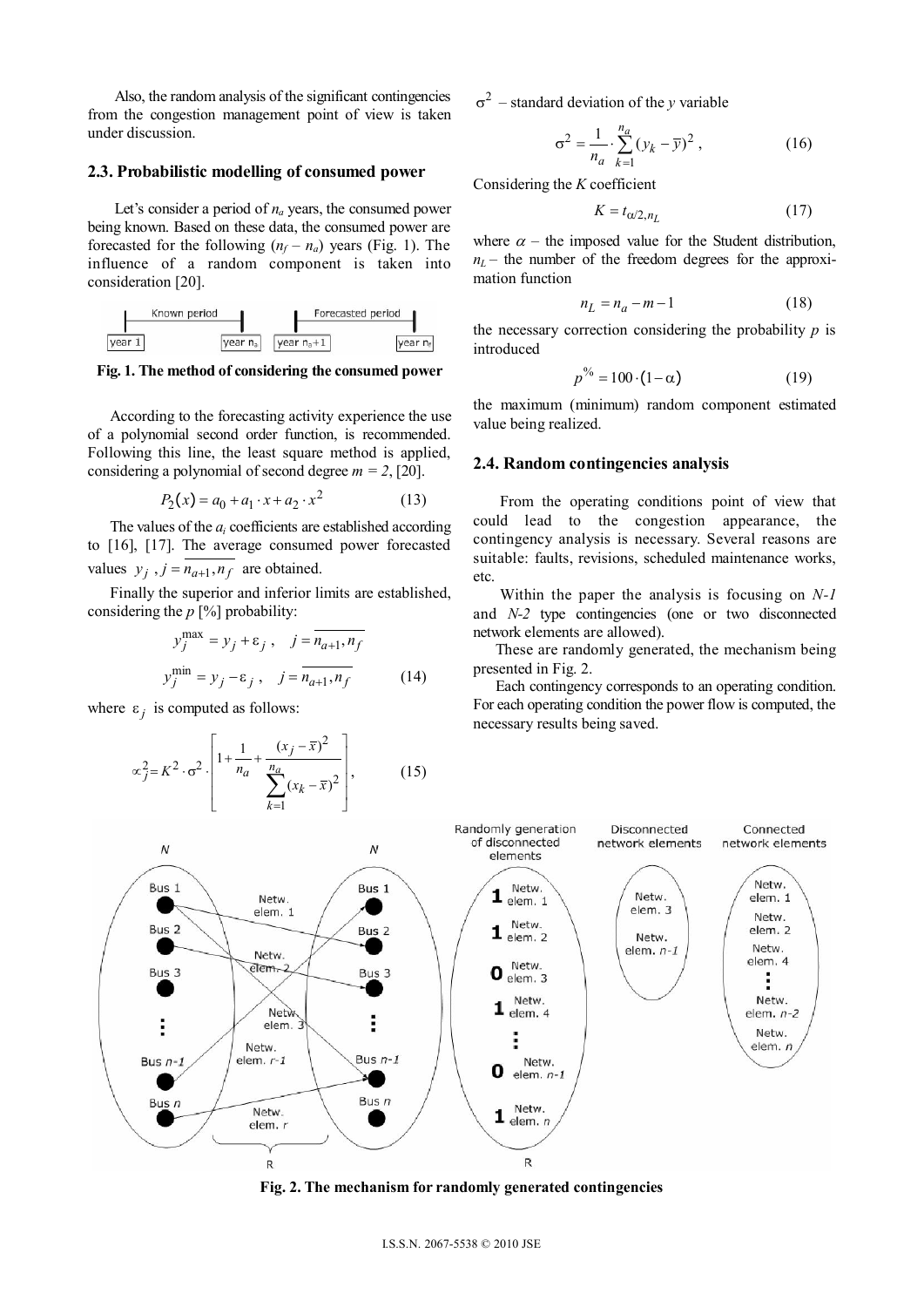### **2.5. The acceptable number of samples**

The acceptable number of samples has been accomplished according to the methodology presented in [16]. A Monte Carlo simulation has been used.

#### **2.6. PTDFs computing**

An electrical overhead line is considered between the *i* and *j* buses having the *Z* impedance, the voltages *Ui* and  $U_j$ , the phases  $\delta_i$  and  $\delta_j$  and the active power flow as presented in Fig. 3.



**Fig. 3.**  $\pi$  equivalent scheme of an electrical overhead line

In [16] the approximate method based on DC power flow is presented. The PTDFs are defined as the power flow through the network element sensitivity with respect to the injected power in system buses [16].

$$
\rho_{ij,k} = \frac{\partial P_{ij}}{\partial P_k}, \quad k \in N \setminus e, \quad ij \in R \tag{20}
$$

where:  $\rho_{ii,k}$  – the PDF factors computed for the *ij* network element and *k* P-Q bus.

Using the PTDFs, the change in power flow on each transmission line in the system may be computed for the change in injection at one or more buses [21].

The computing algorithm and the results are presented in [16], [21].

The aforementioned approach completely neglects the AC power losses. It is also implemented in other computer software for power system analysis.

The novelty of the software tool developed by the authors is based on the AC methodology.

The PTDF factors are computed for a specific transaction. Two buses are involved: a seller type bus (a P-U bus) and a buyer type bus (P-Q bus).

The methodology consists in:

a) the seller type bus is set as slack bus;

b) the power flow is computed for the operating condition;

c) the active power flows through the network elements  $P_{ij}$ ,  $ij \in R$  are saved;

- d) the consumed active power for the buyer type bus is increased by 1 MW;
- e) the power flow is computed considering the new conditions;
- f) the new active power flows through the network elements  $P_{ij}^{+1}$ ,  $ij \in R$  are saved;
- g) the PTDF factors are computed.

$$
\rho_{ij,k} = P_{ij}^{+1} - P_{ij} , \quad k \in N \setminus e, \quad ij \in R \tag{21}
$$

All the buses of the power system are treated in the same manner; the matrix presented in relation (22) is obtained:

*e*

$$
\mathbf{p} = \begin{bmatrix} \rho_{11} & \rho_{12} & \cdots & 0 & \cdots & \rho_{1n} \\ \rho_{21} & \rho_{22} & \cdots & 0 & \cdots & \rho_{2n} \\ \rho_{31} & \rho_{32} & \vdots & 0 & \vdots & \rho_{3n} \\ \vdots & \vdots & \vdots & \vdots & \vdots & \vdots \\ \rho_{r1} & \rho_{r2} & \cdots & 0 & \cdots & \rho_{rn} \end{bmatrix}
$$
 (22)

The results are for surely better than the ones obtained using DC power flow. The actual methodology bases itself on the complete AC power flow, considering the power losses.

### **2.7. ATC evaluation**

The following mathematical model is elaborated according to the complete AC power flow model. In this case a higher computing effort is requested. Considering the actual performances of the computing technique and of the programming environments, the use of the complete mathematical model has to become a common practice.

The methodology for a specific transaction is the following one:

- a) the seller type bus (*s*) is considered to be the slack bus and the buyer type bus (*b*) is established;
- b) the power flow is computed for the considered operating condition, retaining the consumed power value for the buyer type bus ( $P_{ch}^{in}$ );
- c) the value of the transfer power increment step *h* is initialized;
- d) the current value of the active consumed power is computed for the bus *b*:

$$
P_{cb}^{new} = P_{cb}^{old} + h \tag{23}
$$

respectively for the reactive consumed power, considering a constant power factor:

$$
Q_{cb}^{new} = Q_{cb}^{old} + h \cdot tg \phi
$$
 (24)

- e) the power flow is computed, taking into consideration the new values for the consumed power in the bus *b*;
- f) the constraints related to the bus voltage and the power flow through the transmission network elements, are checked;
- g) if the constraints specified at *f)* are satisfied, *d)* is following;
- h) if the constraints specified at *f)* are not satisfied, the value of the step *h* is decreased;
- i) the new value of the step *h* is compared with a minimum value, previously imposed;
- j) if the above condition is satisfied, *d)* is following;
- k) if the above condition is not satisfied, the computing process finishes. The ATC is represented by the last value of the consumed power in the bus  $b(P_{ch})$ .

The results are surely better than the ones from the DC power flow based methodology. The new ones results following a complete AC power flow, rigorously considering the power losses.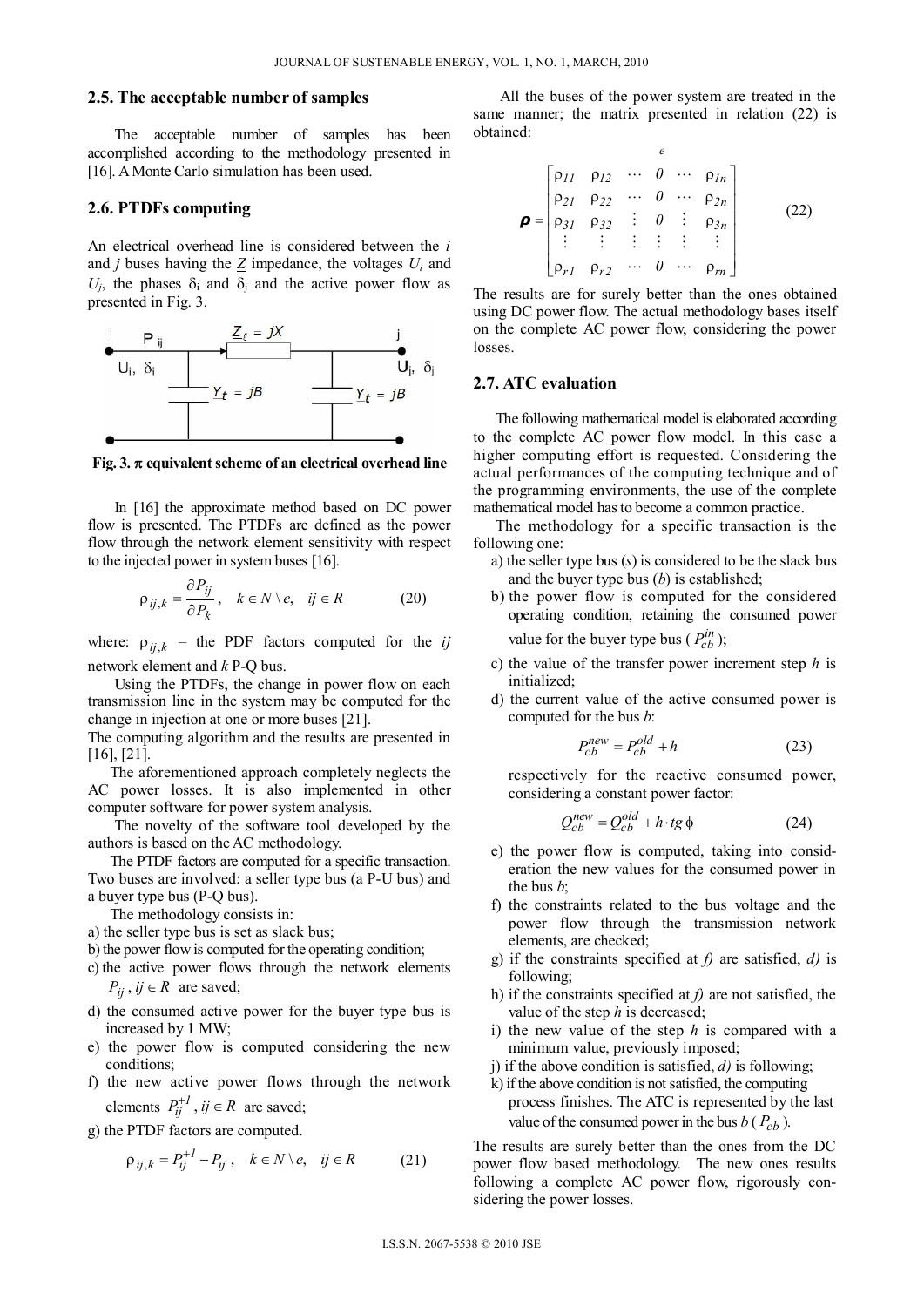## **3. SOFTWARE TOOL**

The software tool is developed in Matlab environment. It has a user friendly interface, specific to Windows applications. It is linked with the Powerworld software [22]. The power system topology, the parameters and the operating condition data are extracted from the Powerworld data base.

The flowchart is presented in Fig. 4. The software tool uses a script file containing the information such as: network topology, the transmission network parameters, the consumed and generated power. The data base corresponding to the operating state of the power system is extracted from the Powerworld software.

Using another script file, the new values of the consumed power are loaded. Also, the contingencies are carried-out using the same script file.

The statistical indices are computed for the results of the power flow. A report containing all the congested branches is generated. For the case of each congested branch, two kind of information are available:

- the sample containing the congested branch;
- the scenarios leading to the issues pointed-out (i.e. the contingencies considered).

For PTDF computing and ATC evaluation two different approaches are used: the deterministic one and the probabilistic one, respectively.



**Fig. 4. The flowchart of the software tool** 

Considering the first hypothesis, the deterministic PTDF and ATC values are computed based on the data extracted from the base case of the power system. The ATC value is computed based on AC power flow.

The second hypothesis requires a probabilistic power flow. The probabilistic approach corresponds to the new competitive and deregulated environment. The power flow is computed considering the uncertainties related to the power system: the unavailability of the generating units and of the transmission network, the unexpected load variations, etc.

The paper discusses the case of the transmission network element unavailability.

Within the literature there are several approaches dealing with DC power and small scale power system. All the analyses, within the software tool developed, are performed based on AC power flow.

# **4. CASE STUDY**

The case study is carried-out for the West and South-West side of the Romanian Power System. It has 88 buses and 107 branches. The 35 P-U buses are divided in 17 real generating units and 18 equivalent P-U buses, obtained by extracting the analysed part from the Romanian Power System. The system has a number of 42 P-Q buses. Within the power system the buses at medium voltage (real generating groups), 220 kV, 400 kV are represented. At 110 kV voltage level, only the generated and consumed power are represented (Fig. 5).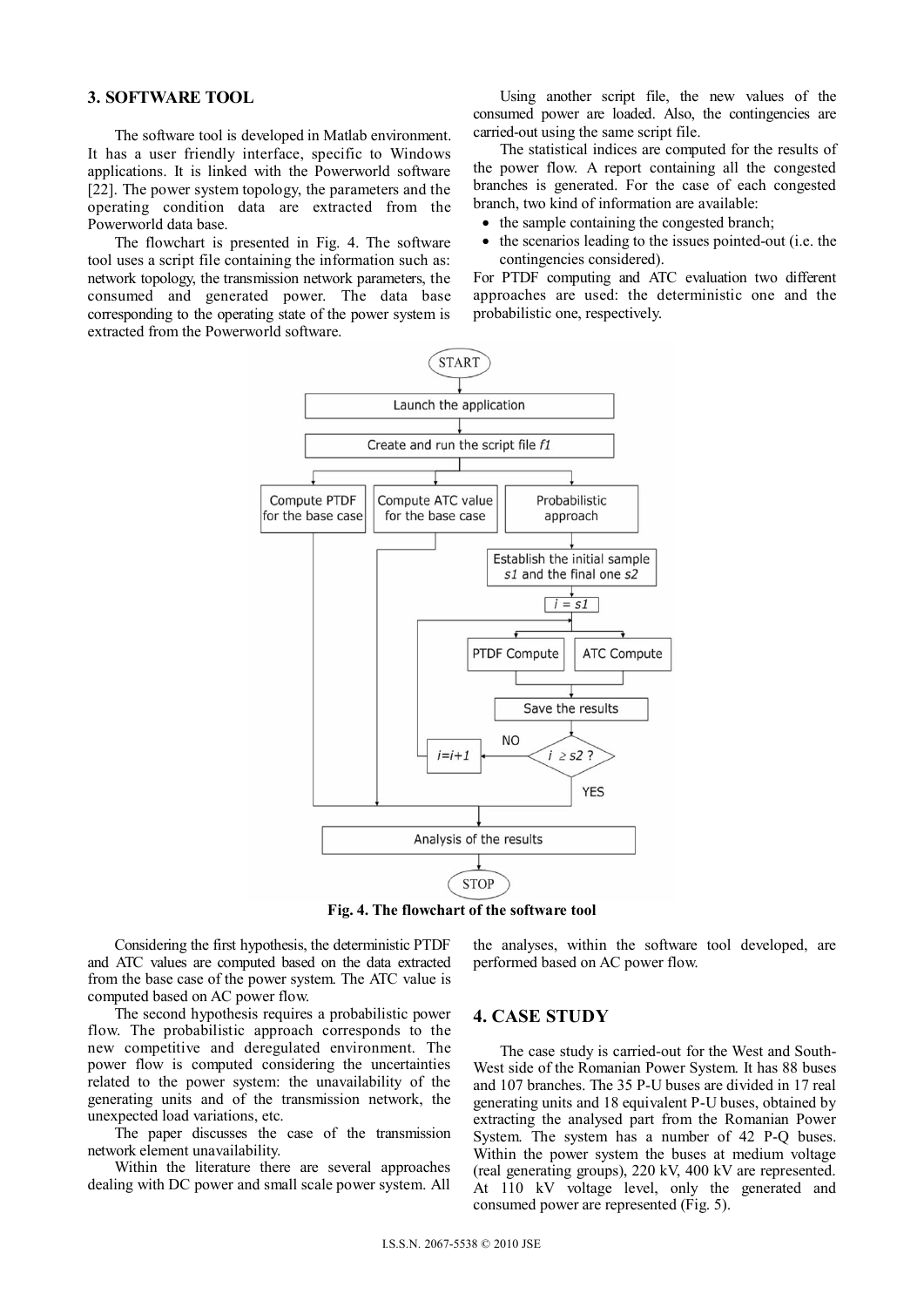# **5. RESULTS AND DISCUSSIONS**

 The analysis is focusing on highlighting special situations, like congestions, that can occur in case of the power system analyzed. Situations that can not be revealed using deterministic power flow. Within the analysis, a number of 1000 samples have been considered.

# **A. Random consumed power**

In case of probabilistic modelling of consumed power, the analysis did not reveal any congestion. The power system is robust, characterized by reduced loadings of the network elements within the base case.

### **B. Probabilistic contingencies**

For random contingencies, the following conclusions are briefly presented.

# *B1. 28003-28008 and 28069-28071 lines*

The disconnection of the 400 kV OHL 28003-28008 and 220 kV OHL 28069-28071 leads to inadequate voltage profile for that area and congestions on 220 kV

OHL 28067-28071, 28070-28071, 28069-08070. The problem can be solved by redispatching the generation. *B2. 28047-28052 line* 

The disconnection of the 220 kV OHL 28047-28052 leads to congestions in case of the 400 / 220 kV autotransformer 28045-28002 and 220 kV OHLs 28045- 28062, 28063-28064, respectively 28064-28065. The problem can be solved by redispatching the generation.

*B3. 28002-28004 line and 29119-28002 transformer*  The 220 kV OHLs 28002-28062-28063-28064-28065 are congested, in case of disconnecting one generating unit from Rovinari power plant and 400 kV OHL 28002-28004. The problem can be solved by redispatching the generation.

### *B4. 28087-28036 autotransformer and several generating units*

In case of disconnecting the 400 / 220 kV autotransformer and different generating units from important power



**Fig. 5. The case study power system** 

plants within the power system, a valid operating condition can not be established. The problem is solved if the bus 28087 switching-shunt is disconnected. A valid

operating condition, from all the points of view (voltage profile, loading of the network elements) is obtained.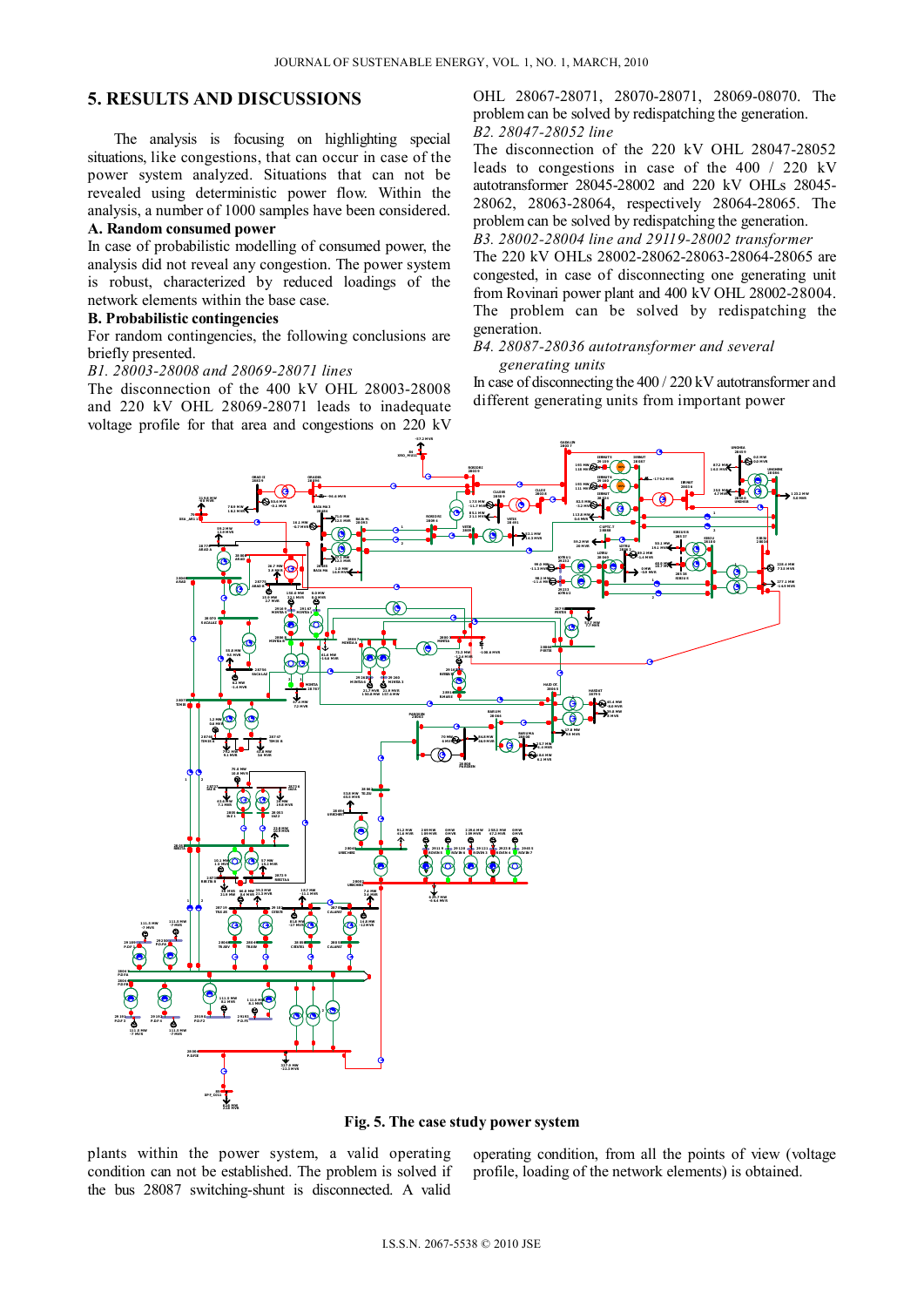### *B5. Contingencies with blackout*

A valid operating state can not be established in case of the following contingencies:

- disconnection of the 400 kV OHL 28036-28037 and one generating unit from Iernut power plant;
- disconnection of the 400 kV OHL 28036-28037 and the 220 / 110 kV autotransformer 28068-28787.

If the buses 28087 and 28096 switching-shunts are disconnected an operating condition is obtained. But the 28036-28087 400/ 220 kV autotransformer and the 28087-28093 220 kV OHL are congested.

#### *B6. Other N-2 contingencies*

In Table 1 are presented the statistical indices values, for random *N-2* contingencies. For exemplification, only 10 branches are listed.

The software tool proves to be very useful for transmission system operators. It allows special situation to be pointed-out, based on the probabilistic approach of the power flow.

**Table 1. Statistical indices in case of power flow considering randomly generated contingencies** 

| No. | <b>Branch</b> | Limit<br>[MVA] | S max<br>[MVA] | S average<br>[MVA] | δ     |
|-----|---------------|----------------|----------------|--------------------|-------|
| 1.  | 28067-28071   | 333            | 401.40         | 43.27              | 27.05 |
| 2.  | 28045-28002   | 400            | 372.47         | 293.2207           | 58.05 |
| 3.  | 28045-28062   | 305            | 297.65         | 132.30             | 51.41 |
| 4.  | 28063-28064   | 305            | 350.29         | 125.59             | 49.38 |
| 5.  | 28064-28065   | 305            | 398.85         | 117.11             | 49.62 |
| 6.  | 28062-28063   | 274            | 296.60         | 131.99             | 51.16 |
| 7.  | 28063-28064   | 305            | 350.29         | 125.59             | 49.38 |
| 8.  | 28064-28065   | 305            | 398.85         | 117.11             | 49.62 |
| 9.  | 28087-28093   | 305            | 498.18         | 61.20              | 85.02 |
| 10. | 28746-28747   | 114            | 78.46          | 19.12              | 10.63 |

#### **C. PTDF analysis**

In the following the transaction 29113-28055 is analyzed. For the current case, the PTDF factors are computed. The numerical results are presented in Table 2, both for DC and AC power flow methodologies.

**Table 2. PTDF factors corresponding to the AC and DC methodologies** 

|                | No.<br>Branch | PTDF $[%]$ |       | No. | <b>Branch</b> | PTDF [%]     |       | No. | Branch      | PTDF [%] |       |
|----------------|---------------|------------|-------|-----|---------------|--------------|-------|-----|-------------|----------|-------|
|                |               | DC         | AC    |     |               | DC           | AC    |     |             | DC       | AC    |
| 1.             | 28001-1       | 100.00     | 100   | 17. | 28022-28024   | 2.75<br>2.80 |       | 33. | 28057-28058 | 2.60     | 2.50  |
| 2.             | 28001-28002   | 26.25      | 26.80 | 18. | 28024-28031   | 2.73         | 2.70  | 34. | 28057-28060 | 3.37     | 3.60  |
| 3 <sub>1</sub> | 28001-28007   | 59.31      | 59.10 | 19. | 28031-28032   | 4.29         | 4.30  | 35. | 28057-28902 | 6.20     | 6.70  |
| 4.             | 28001-28033   | 7.82       | 8.00  | 20. | 28031-28033   | 3.79         | 3.70  | 36. | 28058-28060 | 3.43     | 3.60  |
| 5.             | 28001-28034   | 6.63       | 6.80  | 21. | 28031-28034   | 3.22         | 3.50  | 37. | 28058-28061 | 11.47    | 12.00 |
| 6.             | 28002-28004   | 12.21      | 11.90 | 22. | 28032-28904   | 4.29         | 4.40  | 38. | 28073-28079 | 2.06     | 2.20  |
| 7.             | 28002-28010   | 4.35       | 4.50  | 23. | 28044-28033   | 2.01         | 2.10  | 39. | 28073-28905 | 2.06     | 2.10  |
| 8.             | 28045-28002   | 9.69       | 10.30 | 24. | 28044-28033   | 2.01         | 2.10  | 40. | 28079-28901 | 3.10     | 3.30  |
| 9.             | 28003-28034   | 2.60       | 2.50  | 25. | 28044-28910   | 2.01         | 2.10  | 41. | 28079-28935 | 3.10     | 3.40  |
| 10.            | 28004-28007   | 13.36      | 12.60 | 26. | 28044-28911   | 2.01         | 2.00  | 42. | 28079-29051 | 2.06     | 2.20  |
| 11.            | 28007-28011   | 9.67       | 9.70  | 27. | 28045-28061   | 11.47        | 12.00 | 43. | 28901-28902 | 6.20     | 6.70  |
| 12.            | 28055-28007   | 41.17      | 40.80 | 28. | 28055-28056   | 2.82         | 3.00  | 44. | 28901-28935 | 3.10     | 3.30  |
| 13.            | 28055-28007   | 41.17      | 40.80 | 29. | 28055-28057   | 5.43         | 5.70  | 45. | 28905-28910 | 2.01     | 2.10  |
| 14.            | 28010-28011   | 8.55       | 8.70  | 30. | 28055-28058   | 5.44         | 5.70  | 46. | 28905-28911 | 2.01     | 2.00  |
| 15.            | 28010-28904   | 4.20       | 4.20  | 31. | 28055-28060   | 3.98         | 4.20  | 47. | 28905-29051 | 2.06     | 2.10  |
| 16.            | 28016-28021   | 2.30       | 2.40  | 32. | 28056-28060   | 2.82         | 3.00  |     |             |          |       |

Using the PTDF factors, the power flow tracing, involved within the transaction, is presented in Fig. 6. From the P-

U bus (seller type bus) the power is transferred through the block transformers to bus 28001.



**Fig. 6. Power flow tracing for the transaction analyzed**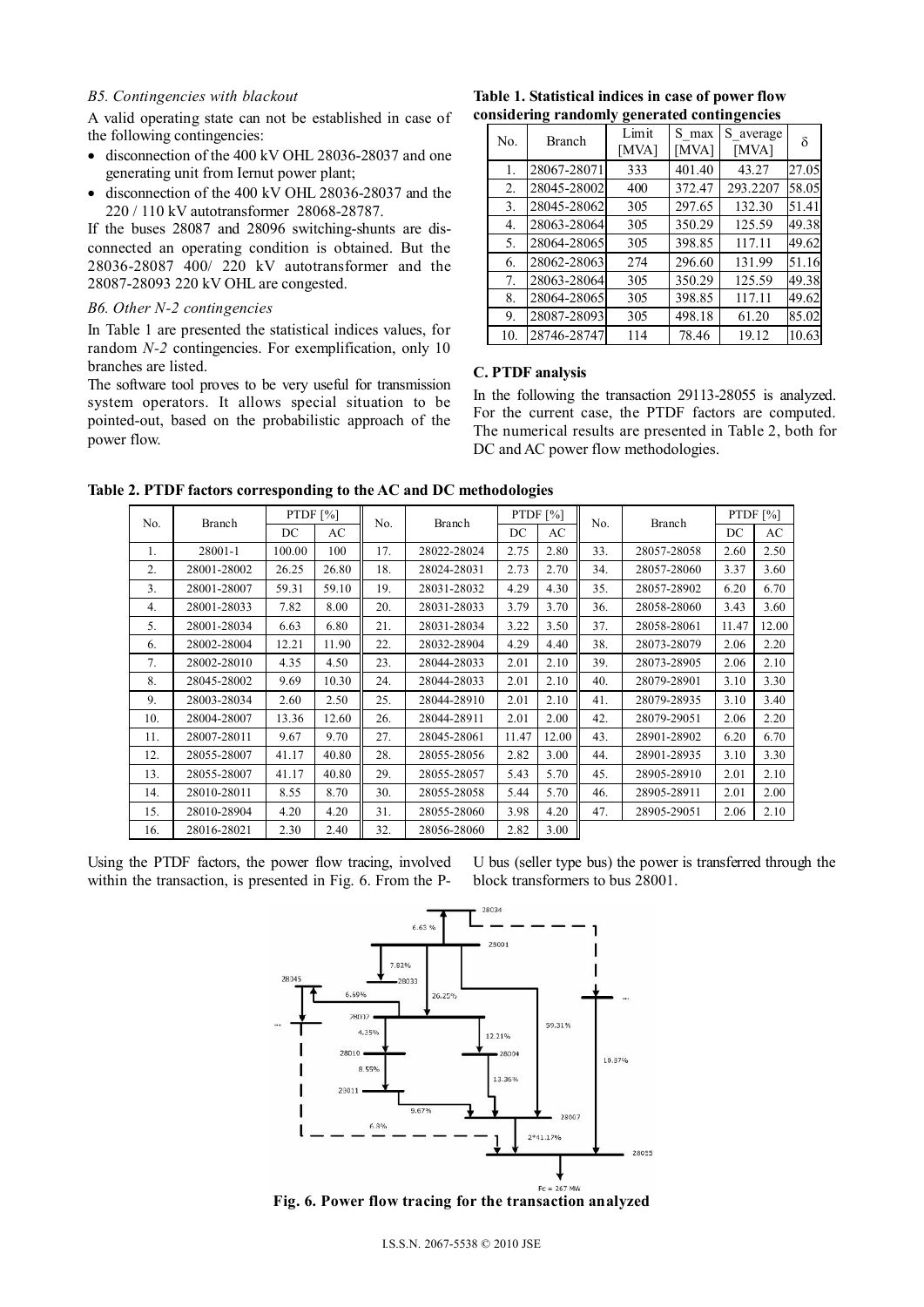The maximum power flow is recorded through the branch 28001-28007.

For the other path 28001-28002 the following conclusions are highlighted. The power flows from bus 28002 through other 3 paths. The  $1<sup>st</sup>$  one corresponds to bus 28045 for a reduced part of the transaction. An alternative path represented by the 28002-28004 (12.21 %). In the following the power flows through the branch 28004-28007 (13.36 %) and through the autotransformers at the buyer type bus involved within the transaction.

#### **D. ATC analysis**

The numerical results representing the ATC values, computed according to the AC methodology are synthesized in Table 3. In case of DC methodology the results are presented within the same table.

The transactions that imply the XRO MU11, Iaz A, Mintia and Pestis buses, lead to the same ATC values irrespective of the seller type bus used.

In case of Ungheni buyer type buses, all the power plants implicated within the transactions are leading to small values of the ATC capacity. The powers involved within the 2 transactions are 120 MW and 25.5 MW. For the first case it results a higher ATC value (the power factor is also higher for the first buyer). Values determined in DC are an order of magnitude higher than those obtained according to the AC methodology; this fact once again highlights the unrealistic conclusion provided by the DC methodology. A similar analysis is performed also for buyer type bus Baia Mare. Same values of the ATC capacity, regardless of power plants (seller type buses) involved in the transactions analyzed are obtained.

**Table 3. ATC values corresponding to the AC and DC methodologies** 

|     |                  | Seller type buses |       |     |          |     |                 |     |       |  |
|-----|------------------|-------------------|-------|-----|----------|-----|-----------------|-----|-------|--|
| No. | Buyer type buses | Mintia            |       |     | Rovinari |     | Portile de Fier |     | Lotru |  |
|     |                  | AC                | DC    | AC  | DC       | AC  | DC              | AC  | DC    |  |
| 1.  | XSA AR11         | 340               | 250   | 248 | 400      | 216 | 104.5           | 220 | 91    |  |
| 2.  | XRO MU11         | 32                | 250   | 32  | 400      | 32  | 104.5           | 32  | 91    |  |
| 3.  | Urechesti        | 160               | 250   | 48  | 234.9    | 48  | 104.5           | 72  | 91    |  |
| 4.  | Resita           | 360               | 250   | 224 | 400      |     | 104.5           | 176 | 91    |  |
| 5.  | Hasdat Olt       | 228               | 250   | 192 | 376.4    | 180 | 104.5           | 216 | 91    |  |
| 6.  | Ungheni          | 60                | 250   | 52  | 275.2    | 52  | 104.5           | 64  | 91    |  |
| 7.  | Cupt. C.T        | 44                | 245.8 | 36  | 245.8    | 36  | 104.5           | 44  | 91    |  |
| 9.  | Ungheni B        | 48                | 174.5 | 40  | 174.5    | 40  | 104.5           | 48  | 91    |  |
| 9.  | Baia Mare        | 40                | 142.9 | 36  | 142.9    | 36  | 104.5           | 40  | 91    |  |
| 10. | Vetis            | 36                | 147.9 | 32  | 147.9    | 32  | 104.5           | 40  | 91    |  |
| 11. | Sibiu SB         | 72                | 149.9 | 60  | 149.9    | 60  | 104.5           | 72  | 91    |  |
| 12. | Urechesti        | 56                | 146.2 | 28  | 146.2    | 28  | 104.5           | 48  | 91    |  |
| 13. | Iaz A            | 120               | 174   | 120 | 174      | 120 | 104.5           | 120 | 91    |  |
| 14. | Arad A           | 188               | 219.6 | 152 | 240.9    | 140 | 104.5           | 136 | 91    |  |
| 15. | Mintia           | 144               | 250   | 144 | 305.2    | 144 | 104.5           | 144 | 91    |  |
| 16. | Pestis           | 140               | 148.3 | 140 | 148.3    | 140 | 104.5           | 140 | 91    |  |

In case of the buyer type bus Arad A significant ATC values varying in relation with the power plant involved within the transaction are obtained. Thus, if Mintia is considered as a seller type bus, the maximum ATC value is obtained. The power concerning the transaction is 60 MW. Considering the fact that the branches involved in the transaction are less loaded (within the base case), an increased ATC value is reached (following the completion of this transaction). Unlike the previous case, even if the power subjected to the transaction was lower (25.5 MW), smaller ATC values have been obtained. This can be explained by the fact that the branches involved within the transaction have already been loaded significantly from the base case. It is also pointed-out that for the case of power plants Mintia, respectively Rovinari, the ATC values obtained according to the AC methodology are lower than those obtained in DC approach.

Very reduced values are obtained in case of the buses Vetis, Sibiu, Urechesti (for the AC methodology). According to the DC approach, equal ATC values are obtained for each transaction established between the

seller type buses and the buyer type buses specified previously. The transactions established with respect to the Portile de Fier and Rovinari power plants are leading to the smaller ATC values. The cause is due to reduced electric distance between the seller and buyer type buses involved within the transactions analyzed. In case of Mintia and Lotru power plants, the ATC values begin to grow. But it does not grow significantly due to the relatively limited resources (branches loaded from the base case) of the power system analyzed.

Regarding the Urechesti bus (220 kV) a significant variation of the ATC values is recorded in case of the power plants considered. In a less pronounced way, this trend is also suggested by the ATC values corresponding to the DC approach. The maximum ATC value is obtained if Mintia power plant is considered as seller type bus. Also, as the electrical distance between the seller and the buyer type bus reduces, the ATC value is reducing as well. Thus, if Lotru power plant is considered to be the seller type bus, the ATC value is lower. The minimum value is achieved in case of Portile de Fier and Rovinari power plants, the electrical distance being the most reduced. If